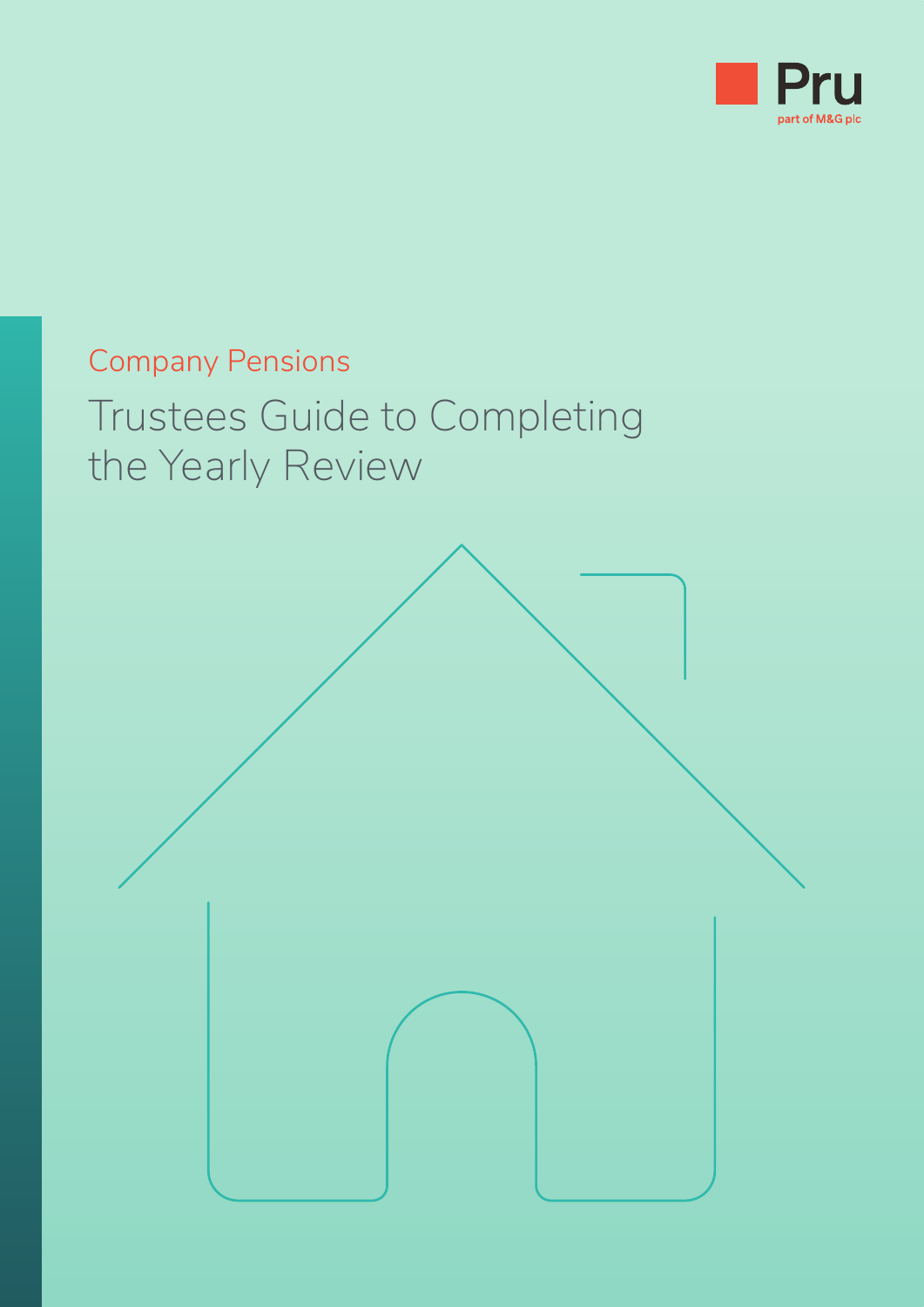### About the Review

The yearly review is an important part of each member's financial planning. This review gives an indication of the benefits which may be available in the future. It will help you assess the progress and current status of each member's plan – to check that the pension provision is on course to meet his/her retirement needs. It will also help you streamline notification of new earnings and increases in contribution rates and death benefits. The<br>me<br>32

There may already be provision for automatic increases in contributions (through indexation or earnings-related provisions, depending on the terms of the scheme). Members may also be eligible to pay additional regular or single contributions.

The terms for all additional contributions may not be the same as applied for earlier contributions. We will make you aware if this is the case with your scheme where we receive the completed documentation.

If you would like more information about additional contributions, please speak to your scheme financial adviser.

| About the Review                                |   |
|-------------------------------------------------|---|
| The review contains the following:              | 3 |
| <b>Review Checklist</b>                         | 4 |
| Completing the contributions<br>update schedule |   |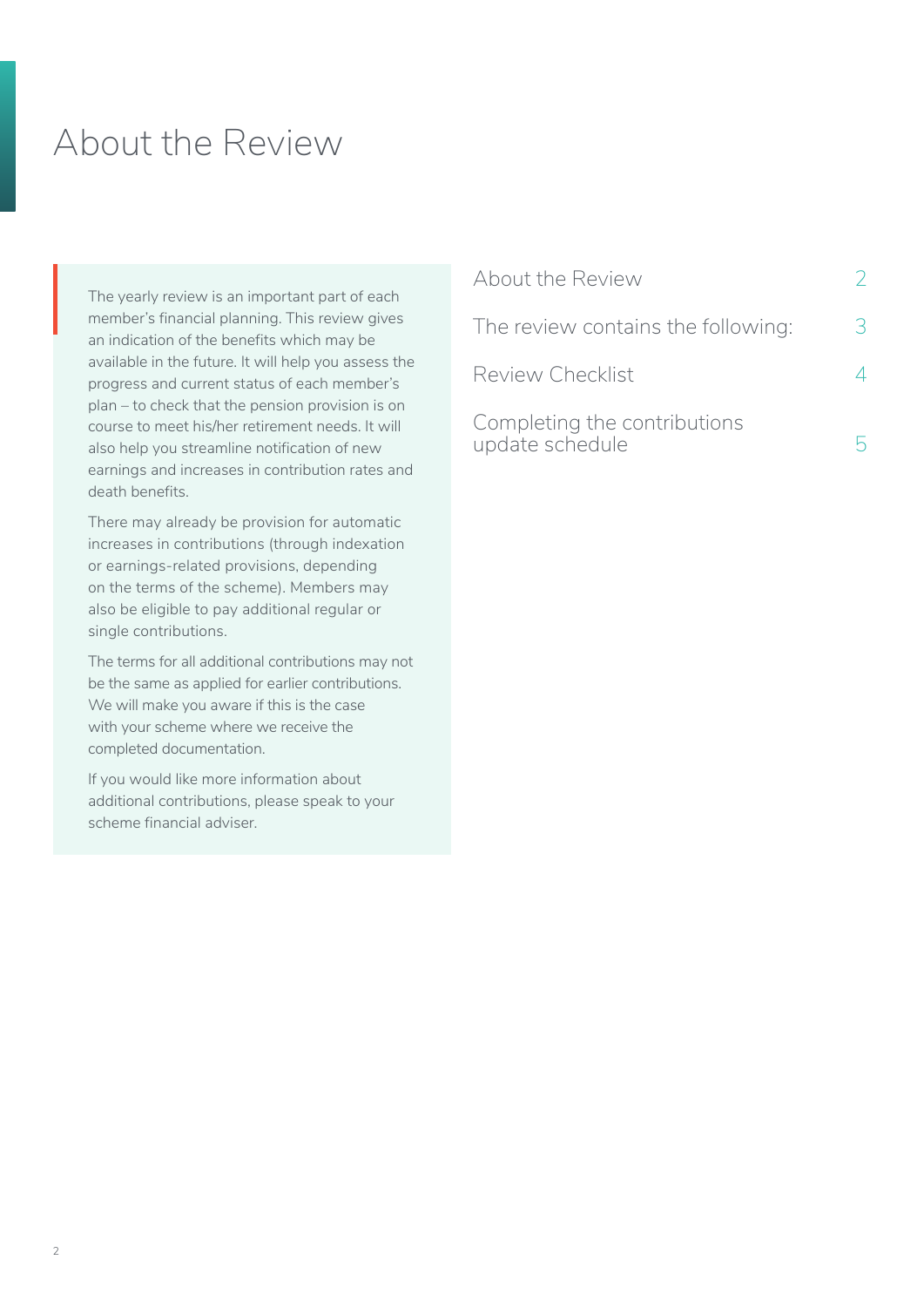## <span id="page-2-0"></span>The review contains the following:

### 1. Scheme Summary

This gives an overview of the scheme structure, including:

- payment method
- scheme earnings definition
- membership summary
- retirement breakdown (membership numbers in terms of years to retirement)

### 2. Yearly Summary

This contains details you need to carry out the review and summarises the information on the yearly statements for members:

- projected retirement benefits, in today's terms and as a percentage of current earnings
- the number of years to Normal Retirement Date
- contributions paid
- latest pensionable earnings
- current values

**The value of an investment may go down as well as up and the fund value in future may be less than the payments made. For investments in With-Profits Funds, the value of the Policy depends on how much profit the Funds make and how we decide to distribute that profit.** **Policyholders receive a distribution of profits by means of bonuses, or other methods as specified in the relevant policy documentation. Further details of our pension plans are available on request. Our contact address is shown on page 6.**

### 3. Contributions Update Schedule

For each member this shows:

- current scheme earnings or current pensionable earnings
- current contributions
- death benefit details

The Contributions Update Schedule must be completed and signed by the Trustees before returning it to Prudential. Please make sure the Schedule is returned even if there are no changes, so that we do not issue reminders.

#### 4. Yearly Statements

These are provided for each member of the Scheme. This gives up-to-date information on their benefits. It also includes a Statutory Money Purchase illustration showing a yearly pension in today's terms.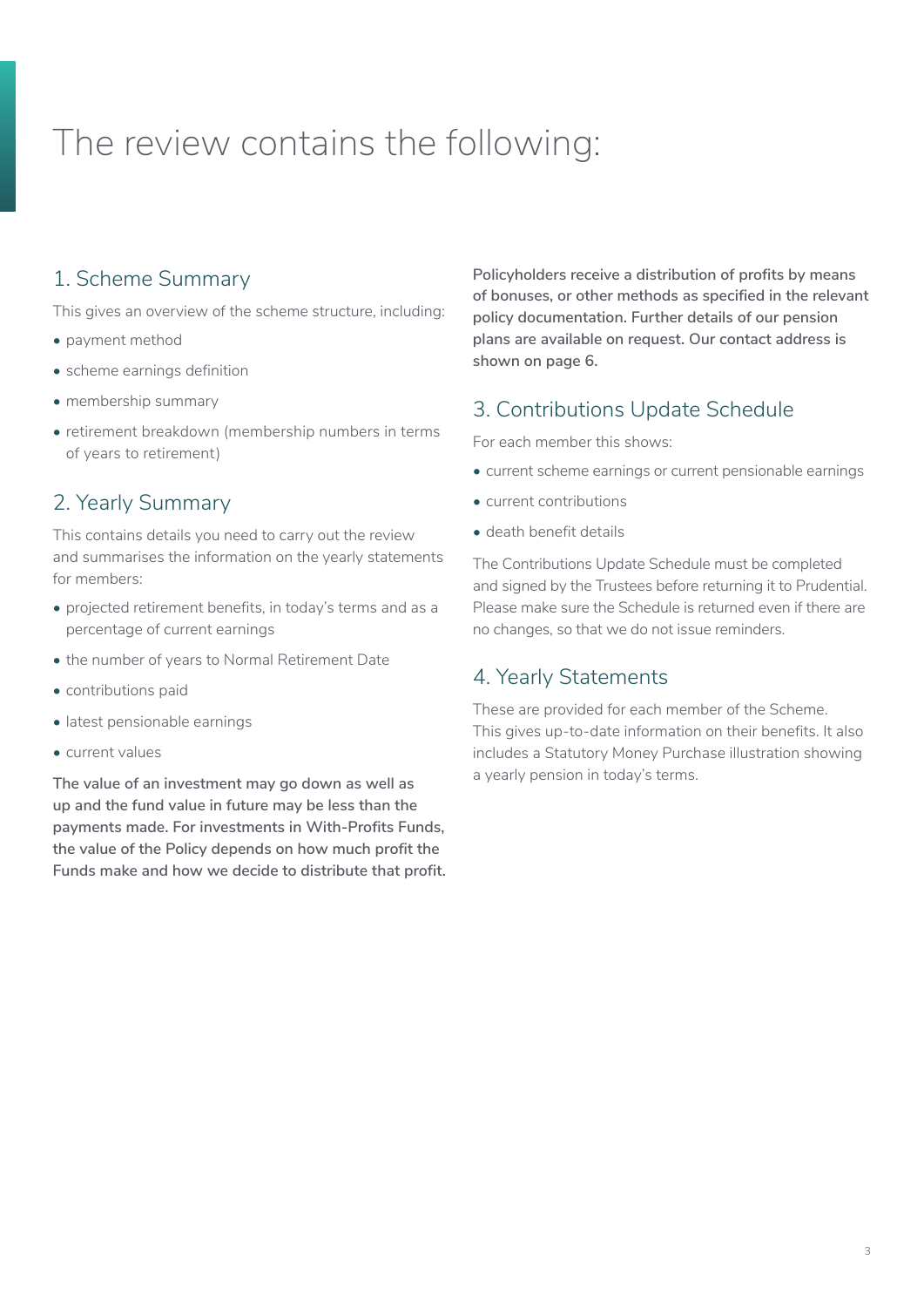## <span id="page-3-0"></span>Review Checklist

### You may want to consider the following:

- Have the member's earnings increased? If so, are the contributions already automatically salary-related?
- Has any member received any cash or bonus payments? If so, would he/she like to make a single contribution? These payments will need to be in line with the HMRC guidelines on the Annual Allowance/Money Purchase Annual Allowance. Speak to your financial adviser for further information.
- Do you want to make special contributions to reward particular employees?
- Are the projected benefits shown in the Yearly Summary in line with the member's current standard of living and expectations?
- Are the benefits likely to be enough if early retirement or a tax free lump sum are taken?
- Is the death benefit sufficient?
- Have any member's family circumstances changed? If so, the nomination of beneficiary forms you hold may need to be updated.
- Are there leavers who need further advice?
- Does the investment strategy need to be revised?
- Should the Lifetime Investment Profile be added for some or all members?
- Have you taken on any new staff who are to be included in the scheme?
- Are the payments within the Annual Allowance/ Money Purchase Annual Allowance/Lifetime Allowance rules? The rules regarding these limits have changed and you should speak to your financial adviser for further information.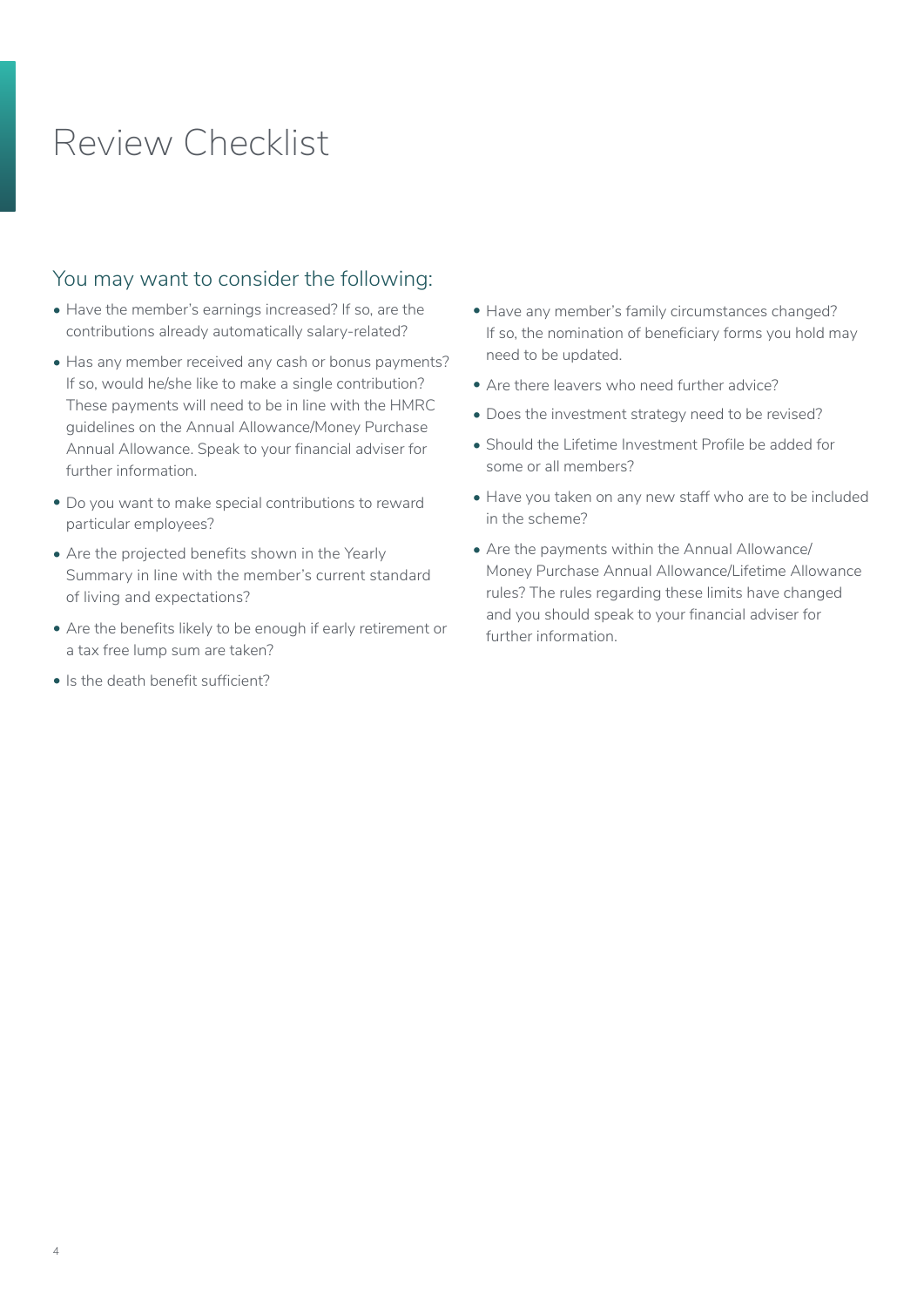# <span id="page-4-0"></span>Completing the contributions update schedule

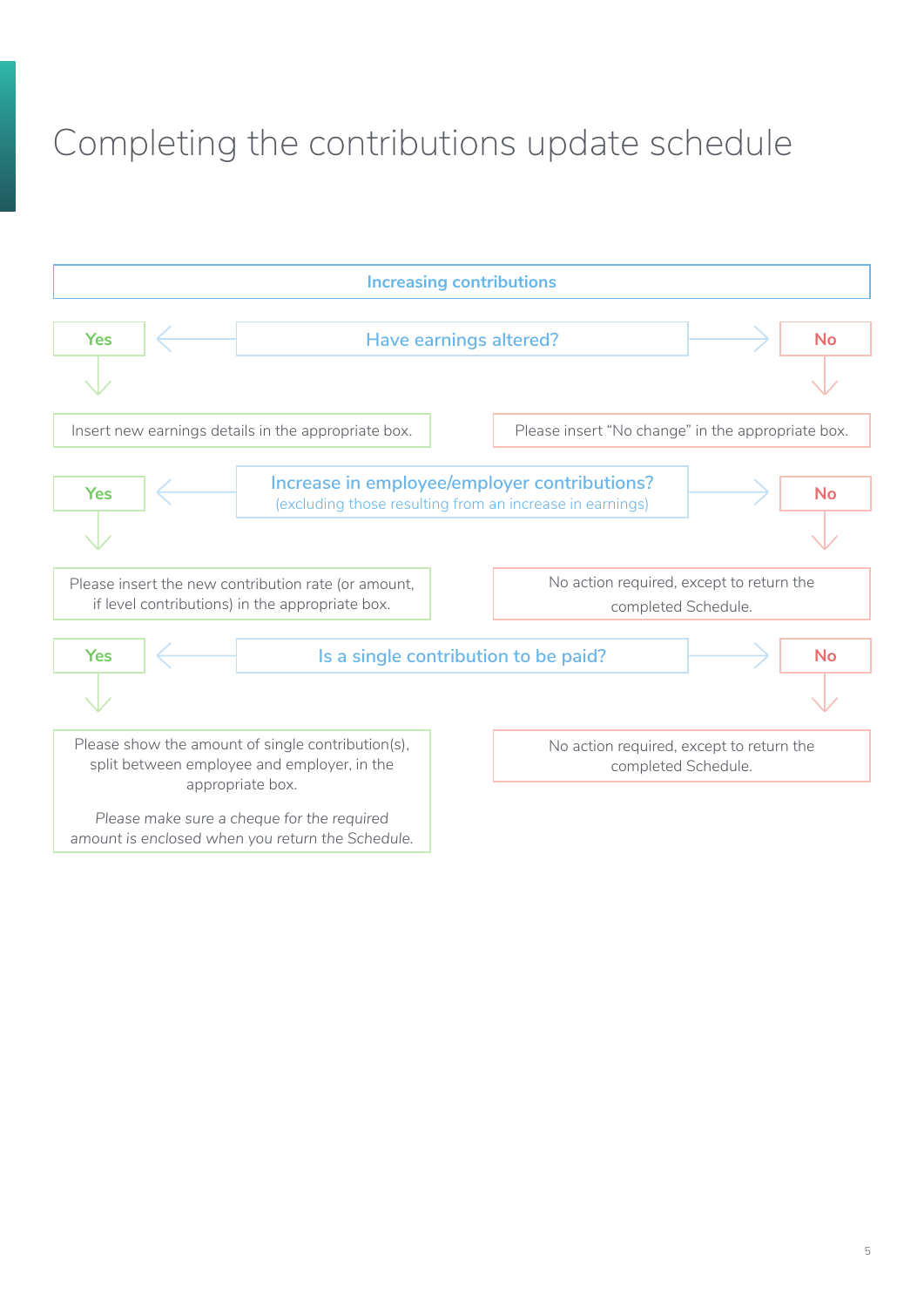#### **Changing the protection benefits:** Please write the new death benefit details in the appropriate box. If a member has been absent for 2 weeks or more in the last 2 months, complete the absent from work information on the Trustees' Declaration. No action required, except to return the completed Schedule. Increased death benefit may be subject to evidence of health. If so, we will send you a health questionnaire. health. If so, we will send you a health questionnaire. **Yes Yes No** No<br> **No earnings to increase?**<br>
<br> **No earnings to increase? Is the death benefit earnings-related? Is the multiple of Is the death benefit to increase?**  $\begin{array}{|c|c|c|}\n\hline\n\text{Yes} & \text{ls the death} \\\hline\n\text{beneff earnings-related?} & \text{No} \\\hline\n\end{array}$ I < [ f > l J, I< [ f >.----[ J,---,1

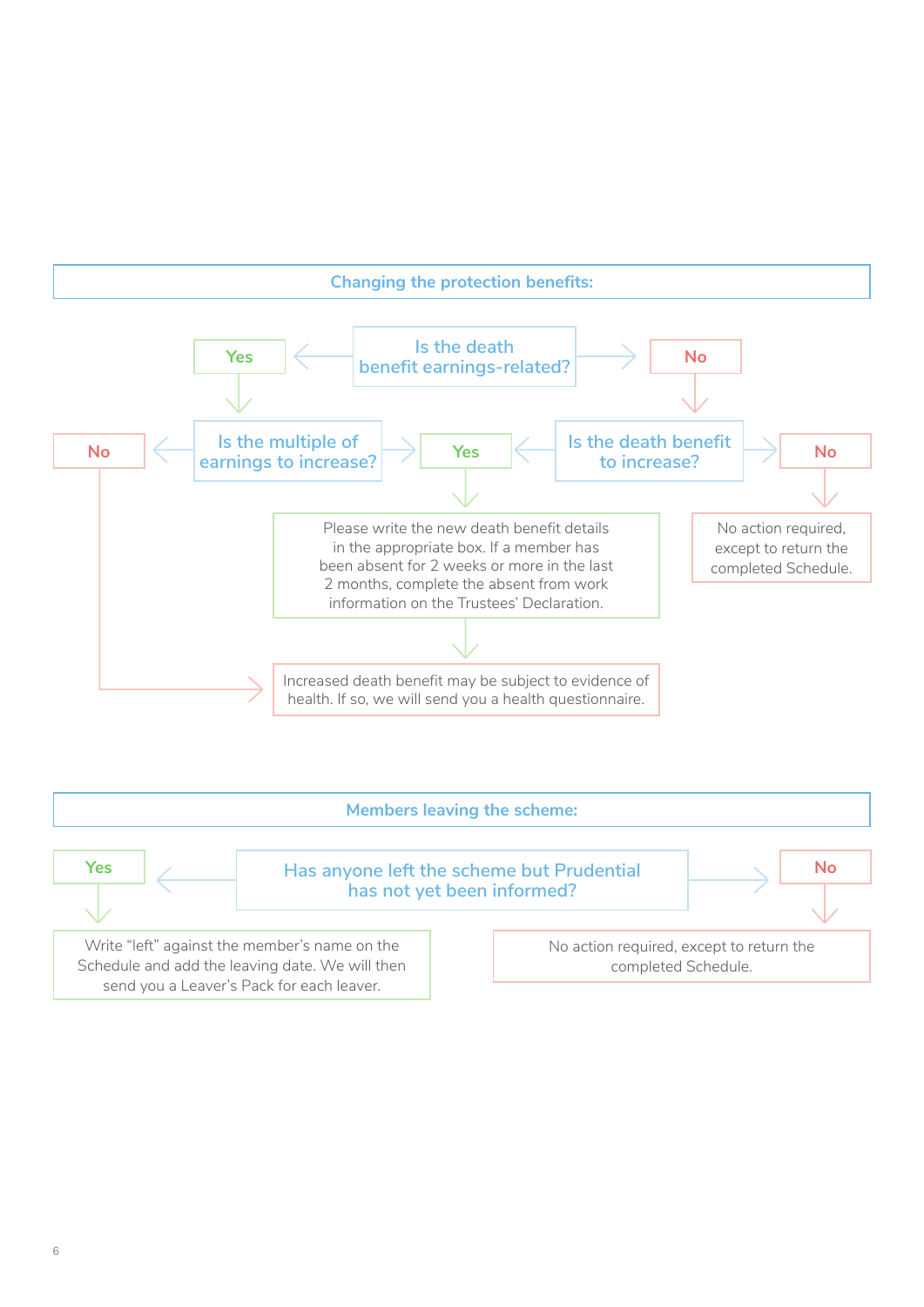

### Completing the review process

Now you have completed your yearly review, please make sure that the Declaration has been signed by the Trustees to confirm, for example, that the scheme earnings details are correct. Please now return the completed Contributions Update Schedule, Declaration and cheques, if necessary, to:

**Customer Service, Prudential, Lancing BN15 8GB**

### Contribution collection deadline

Where regular contributions are payable by direct debit, completed Schedules should, if possible, be returned to us **at least three weeks before** the review date, to allow for contribution/benefit changes to be processed before the regular contribution collection date. If Schedules are returned later than this, banking collection systems mean the new contributions (allowing for adjustments effective from the review date) may be collected from the next contribution payment date.